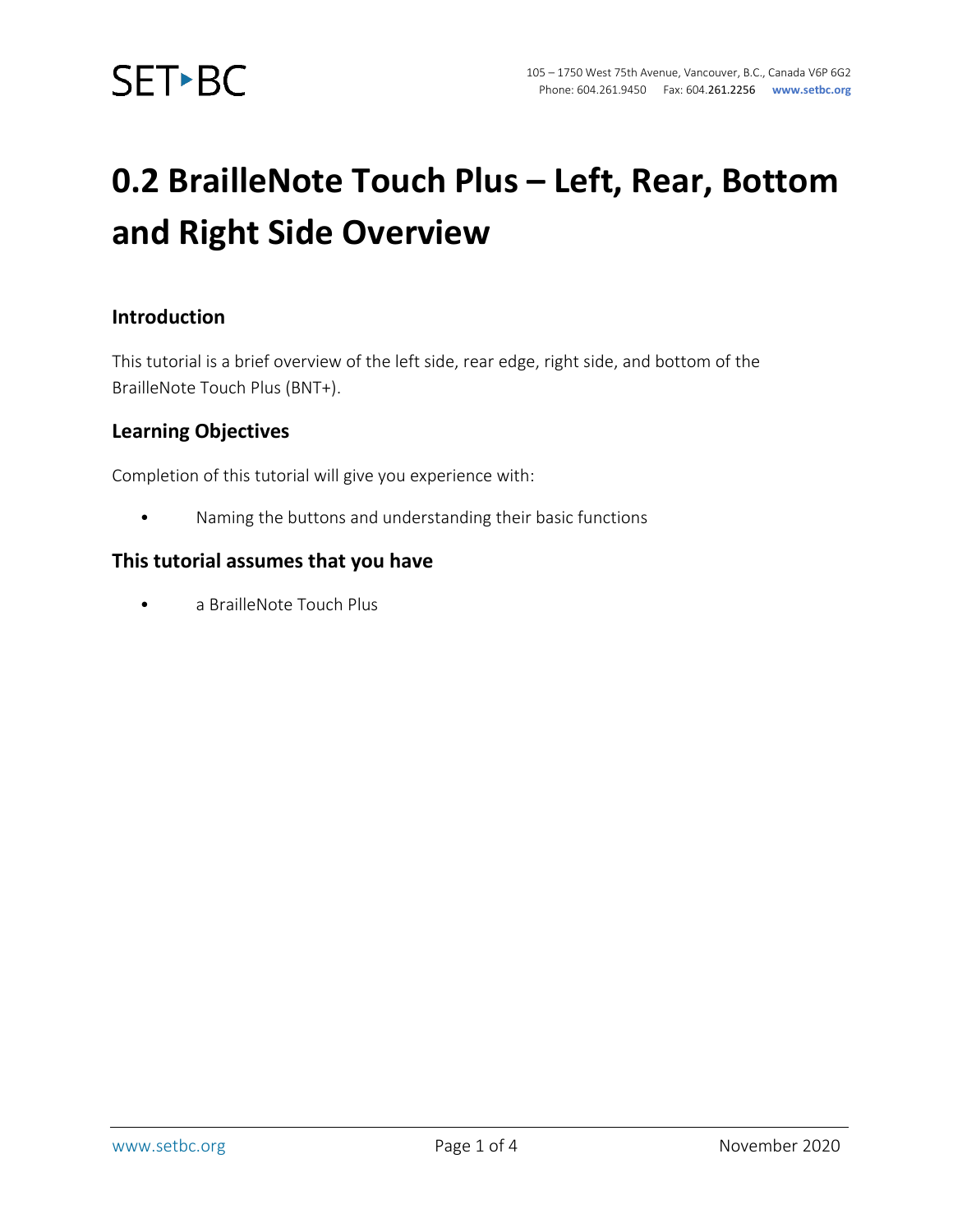# **SET-BC**

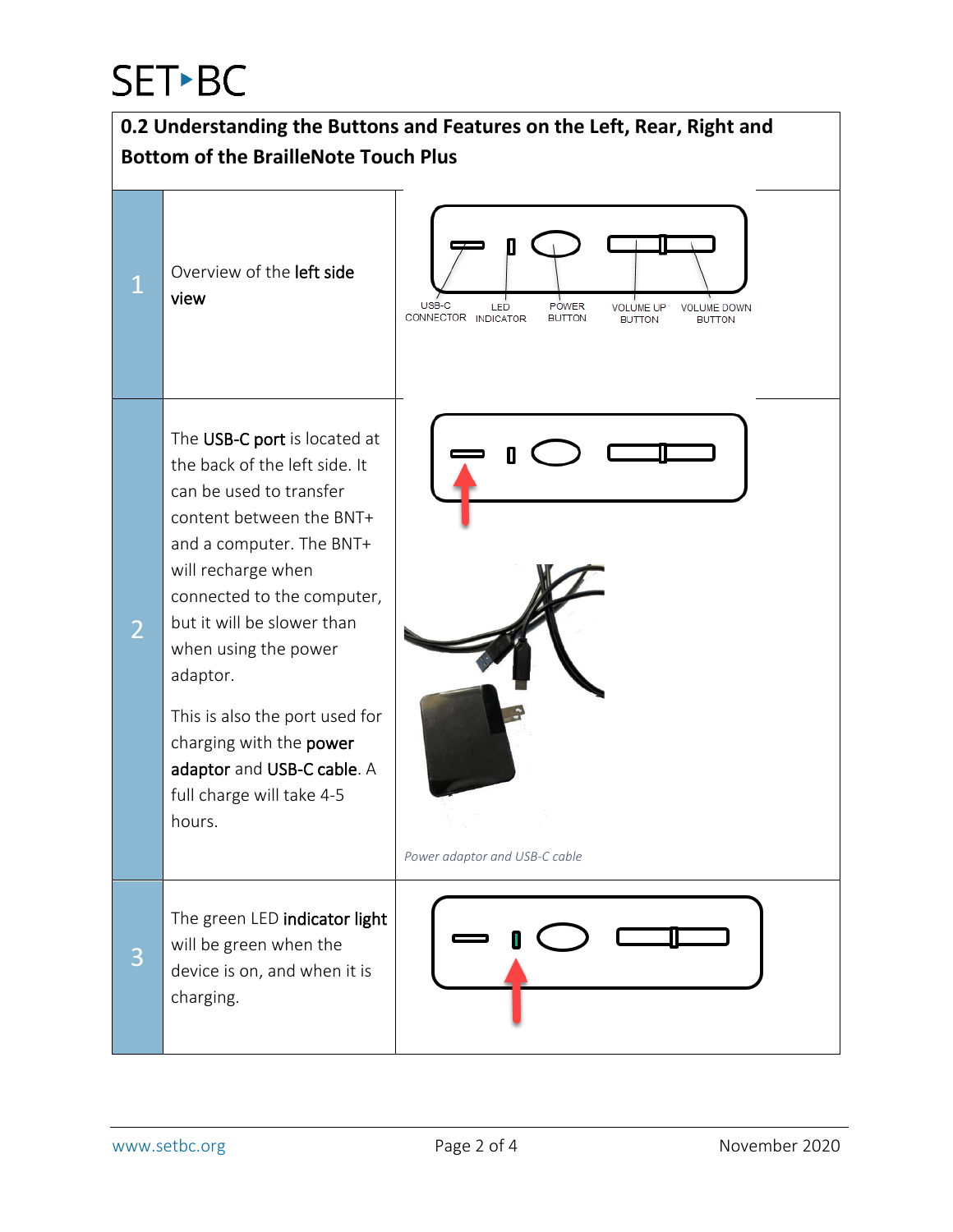## **SET-BC**